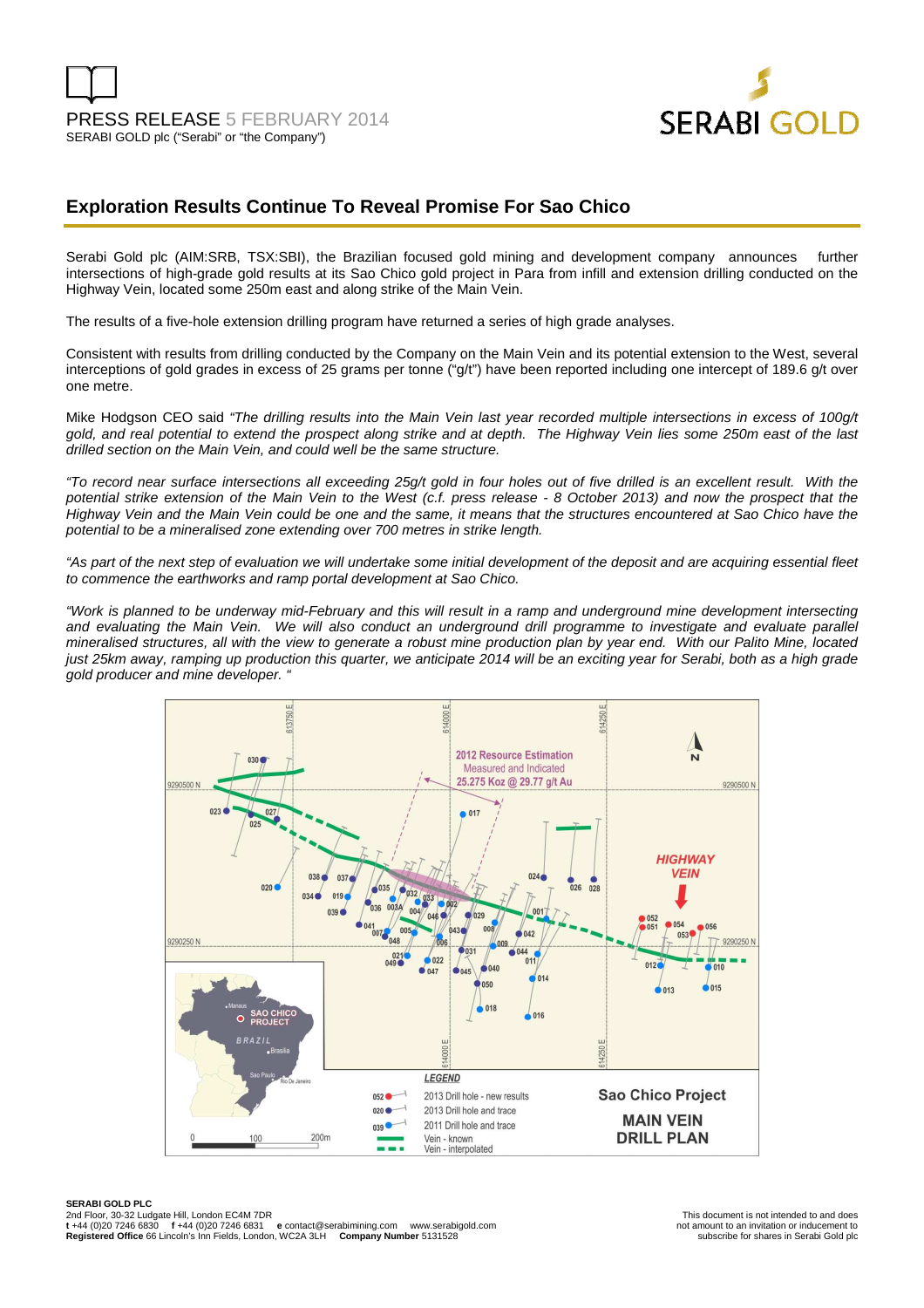# PRESS RELEASE 5 FEBRUARY 2014 SERABI GOLD plc ("Serabi" or "the Company")



In 2011 drilling intersected the Highway Vein in two drill holes on the same section, reporting intercepts of **1.60m @ 5.25g/t Au** from 40m in hole 11-SC-012 and **2.92m @ 7.45g/t Au** from 118.85m in hole 11-SC-013. The recent drilling program completed towards the end of 2013 consisted of 5 holes which aimed at confirming the 2011 drilling and the strike extensions of the 2011 holes. The drilling reported multiple zones of alteration and narrow quartz sulphide vein.

Significant intercepts for the recent drilling are tabled below:

| <b>Hole</b> | East   | <b>North</b> | <b>RL</b> | Depth  | Dip/Azm   | From  | To    | Int     | Au    | <b>Pb</b>  | Z <sub>n</sub> |
|-------------|--------|--------------|-----------|--------|-----------|-------|-------|---------|-------|------------|----------------|
|             | (UTM)  | (UTM)        | (m)       | (mdh)  |           | (m)   | (m)   | (m)     | (ppm) | (ppm)      | (ppm)          |
| 13-SC-051   | 614301 | 9290280      | 264       | 76.55  | $-55/180$ | 53.4  | 53.9  | 0.5     | 30.81 | 1062       | 943            |
| 13-SC-052   | 614301 | 9290294      | 261       | 105.35 | $-60/180$ | 68.25 | 68.75 | 0.5     | 25.15 | 2115       | 157            |
| 13-SC-054   | 614343 | 9290284      | 265       | 98.10  | $-60/180$ | 37.3  | 38.05 | 0.75    | 2.33  | 2073       | 1269           |
|             |        |              |           |        |           | 54.35 | 55.15 | 0.8     | 8.68  | 3203       | 3704           |
|             |        |              |           |        |           | 62.9  | 63.4  | 0.5     | 1.42  | 49         | 81             |
|             |        |              |           |        |           | 69.9  | 70.55 | 0.65    | 5.36  | 1280       | 1509           |
|             |        |              |           |        |           | 73.45 | 74.4  | 0.95    | 8.92  | 1166       | 2226           |
|             |        |              |           |        |           | 76.4  | 77.4  | 1       | 189.6 | <b>ADL</b> | 8609           |
|             |        |              |           |        |           | 94.1  | 94.6  | $0.5\,$ | 5.15  | 334        | 502            |
| 13-SC-056   | 614394 | 9290279      | 269       | 91.45  | $-55/180$ | 36.35 | 38    | 1.65    | 36.07 | 1717       | 1652           |
|             |        |              |           |        |           | 81.95 | 82.55 | 0.6     | 0.51  | 62         | 86             |

Note: All assays were prepared and analysed by SGS Geosol laboratory in Belo Horizonte using a 30gm Fire Assay with an AAS analysis. Assay intercepts are calculated based on a minimum weighted average grade of 0.5g/t Au using a 0.5g/t Au weighted average lower cut. High Grade intercepts are calculated based on a minimum weighted average grade of 3.0/t<br>Au using a 3.0g/t Au weighted average lower

## **Enquiries**

**SERABI GOLD plc Michael Hodgson t** +44 (0)20 7246 6830 Chief Executive **m** +44 (0)7799 473621 **Clive Line** t +44 (0)20 7246 6830<br>Finance Director **m** +44 (0)7710 151692 m +44 (0)7710 151692 **e** contact@serabigold.com www.serabigold.com **BEAUMONT CORNISH Limited PEEL HUNT LLP UK Broker** Matthew Armitt **t** +44 (0)20 7418 9000 Andy Crossley **t** +44 (0)20 7418 9000 **BLYTH WEIGH COMMUNICATIONS LTD UK Public Relations**  Tim Blyth **t** +44 (0)20 7138 3204 **m** +44 (0)7816 924626 Halimah Hussain **t** +44 (0)<sup>20</sup> 7138 3203

**Nominated Adviser** 

Roland Cornish **t** +44 (0)20 7628 3396 Michael Cornish **t** +44 (0)20 7628 3396

**m** +44 (0)7725 978141 Camilla Horsfall **t** +44 (0) 20 7138 3224 **m** +44 (0)7817 841793

Copies of this release are available from the Company's website at **www.serabigold.com**